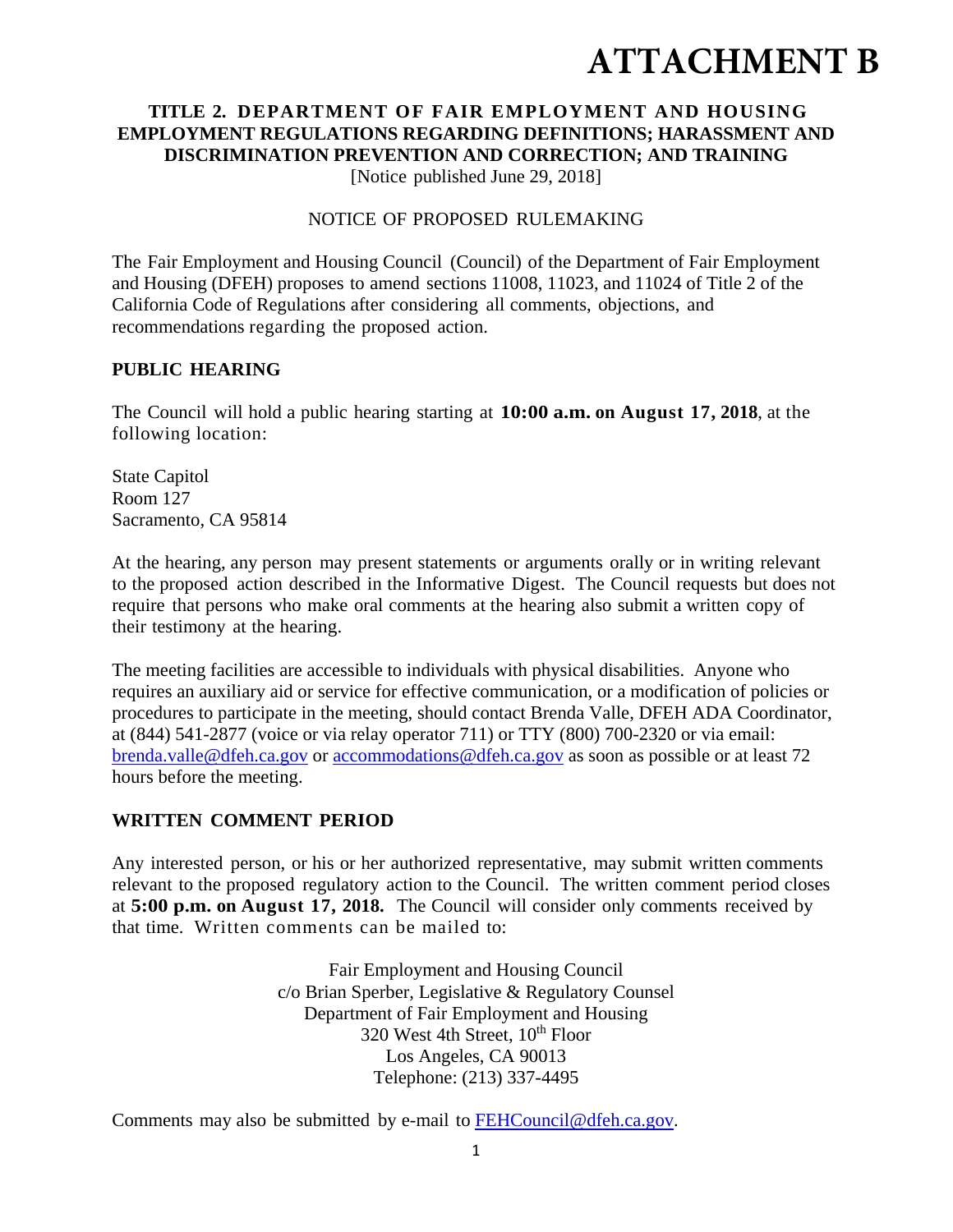#### **AUTHORITY AND REFERENCE**

Government Code section 12935(a) authorizes the Council to adopt these proposed regulations. The proposed regulations implement, interpret, and make specific section 12900 et seq. of the Government Code.

#### **INFORMATIVE DIGEST/ POLICY STATEMENT OVERVIEW**

This rulemaking action clarifies, makes specific, and supplements existing state regulations interpreting the Fair Employment and Housing Act ("FEHA") set forth in Government Code section 12900 et seq. In compliance with the Administrative Procedure Act, the Council proposes to adopt these rules as duly noticed, vetted, and authorized regulations. The overall objective of the proposed regulations is to clarify the definition of "employer" and incorporate SB 396 (Stats. 2017, ch. 858) into the Council's existing regulations. This action has the specific benefit of clarifying potentially misunderstood areas of the law, in turn reducing litigation costs and court overcrowding. Ultimately, the proposed action furthers the mission of the DFEH by protecting Californians from employment discrimination.

The proposed amendments specifically do the following: (1) articulate a clearer definition of "employer" by setting out the meaning of "regularly employing" and "regular basis," and explaining how to count employees; (2) add SB 396's obligation for employers to post a transgender rights poster; and (3) add SB 396's harassment training requirement regarding gender identity, gender expression, and sexual orientation.

The Council has determined that the proposed amendments are not inconsistent or incompatible with existing regulations. After conducting a review for any regulations that would relate to or affect this area, the Council has concluded that these are the only regulations that concern the Fair Employment and Housing Act.

#### **DISCLOSURES REGARDING THE PROPOSED ACTION**

*The Council has made the following initial determinations:* 

**Mandate on local agencies and school districts**: None.

**Cost or savings to any state agency**: No additional costs or savings beyond those imposed by existing law.

**Cost to any local agency or school district, which must be reimbursed in accordance with Government Code sections 17500 through 17630**: None.

**Other nondiscretionary cost or savings imposed on local agencies**: No additional costs or savings beyond those imposed by existing law.

**Cost or savings in federal funding to the state**: None.

**Cost impacts on a representative private person or businesses**: No additional costs or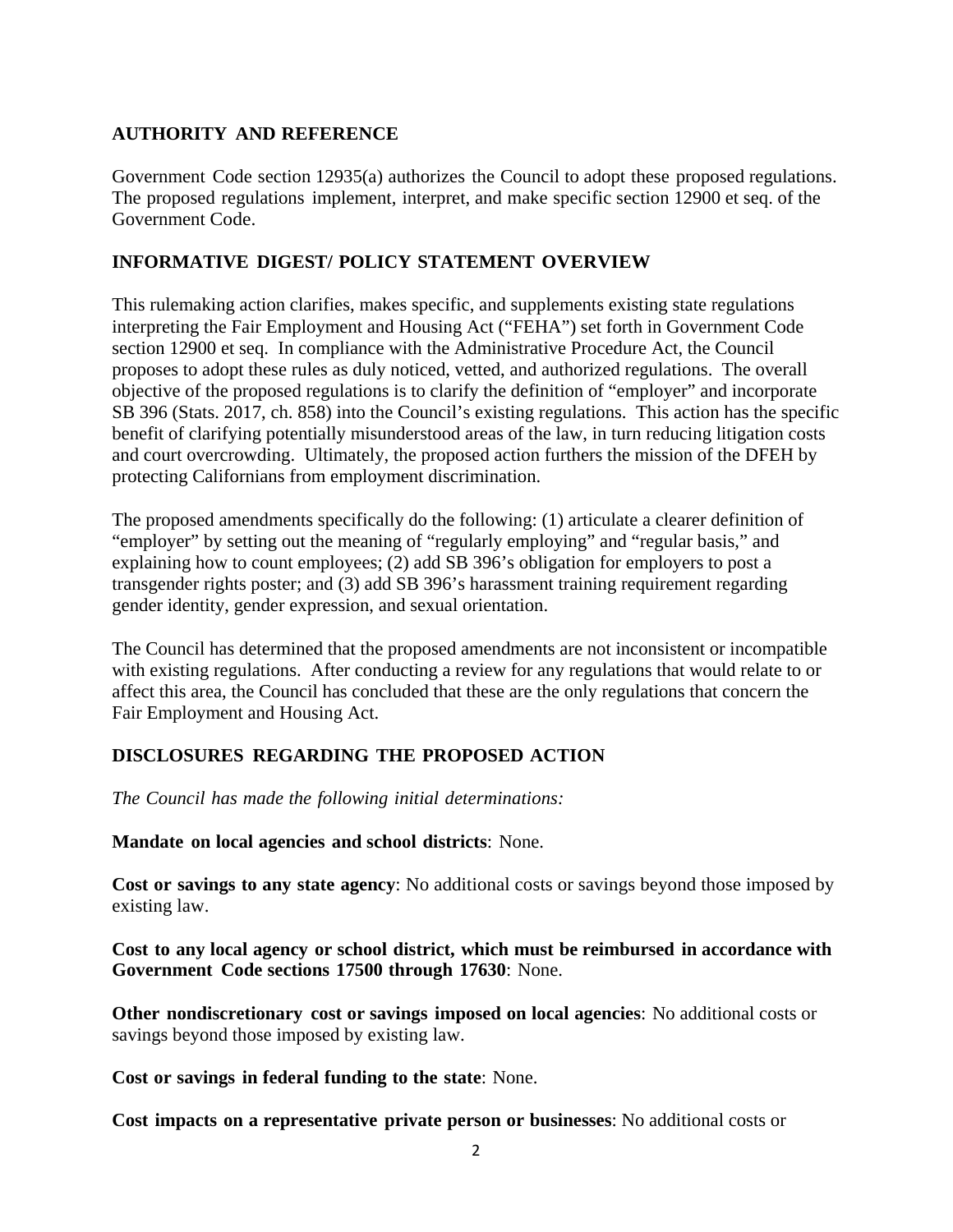savings beyond those imposed by existing law. Therefore, the agency is not aware of any cost impacts that a representative private person or business would necessarily incur in reasonable compliance with the proposed action.

**Results of the economic impact assessment/analysis**: The Council anticipates that the adoption of the regulations will not impact the creation or elimination of jobs within the state, the creation of new businesses or the elimination of existing businesses within the state, or the expansion of businesses currently doing business within the state. To the contrary, adoption of the proposed amendments is anticipated to benefit California businesses, workers, and the state's judiciary by clarifying and streamlining the operation of the law, making it easier for employees and employers to understand their rights and obligations, and reducing litigation costs for businesses.

## **Statewide adverse economic impact directly affecting businesses and individuals**:

The Council has made an initial determination that the proposed action will not have a significant statewide adverse economic impact directly affecting businesses, including the ability of California businesses to compete with businesses in other states.

#### **Significant effect on housing costs**: None.

**Small Business Determination**: The Council anticipates that the regulations will not create additional costs or savings beyond those imposed by existing regulations. Similarly, the Council has determined that there is no impact on small businesses as a result of this proposed action because these regulations primarily serve to clarify existing law.

**Business Report**: The Council has determined that the proposed regulations do not require a report to be made.

# **CONSIDERATION OF ALTERNATIVES**

In accordance with Government Code section 11346.5, subdivision (a)(l3), the Council must determine that no reasonable alternative it considered or that has otherwise been identified and brought to the Council's attention would be more effective in carrying out the purpose for which this action is proposed, or would be as effective and less burdensome to affected private persons than the proposed action, or would be more cost-effective to affected private persons and equally effective in implementing the statutory policy or other provision of law.

The Council has thus far not become aware of a better alternative and invites interested persons to present statements or arguments with respect to alternatives to the proposed regulations at the scheduled hearing or during the written comment period.

# **CONTACT PERSONS**

Inquiries concerning the proposed administrative action may be directed to: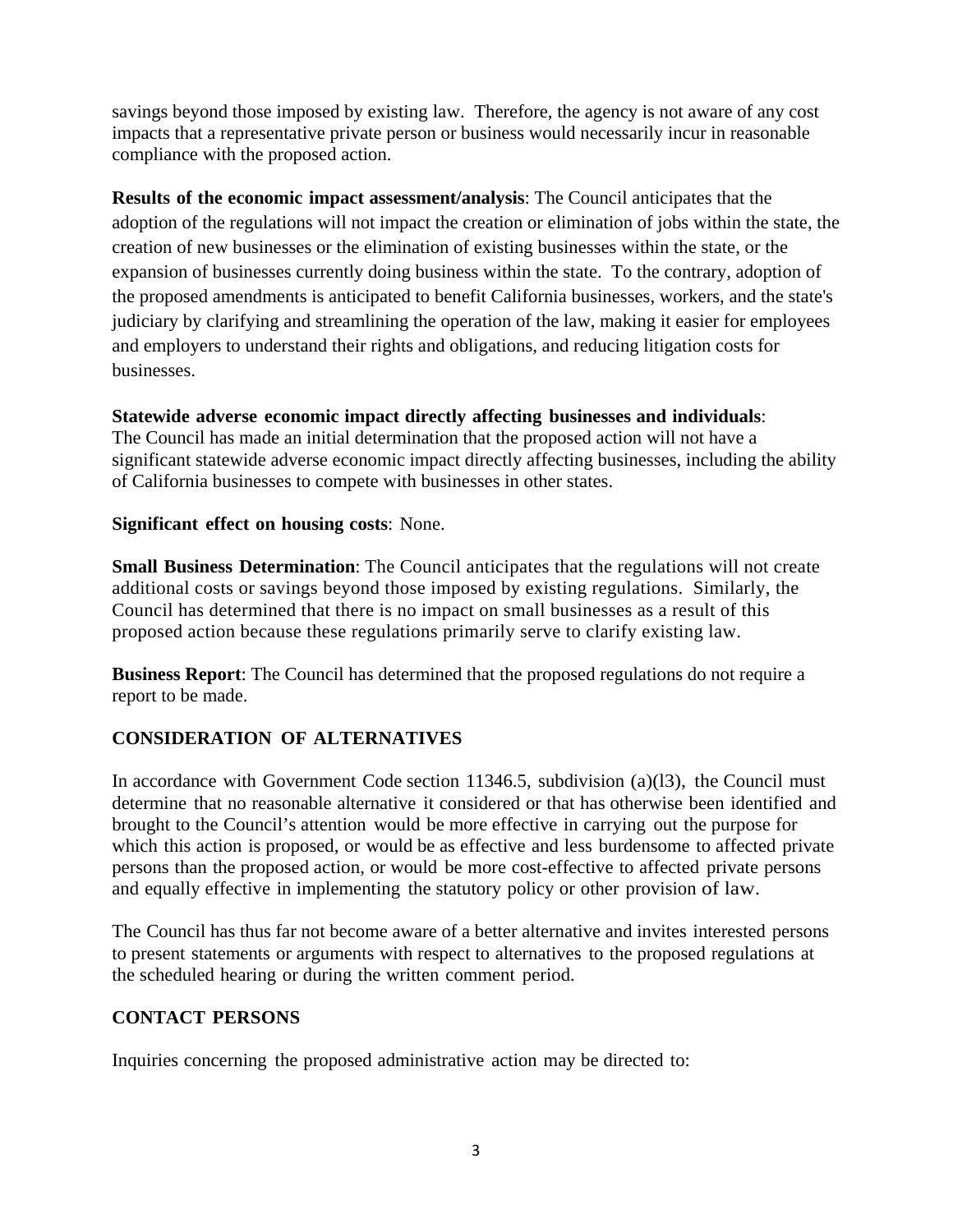Brian Sperber, Legislative & Regulatory Counsel Department of Fair Employment and Housing 320 West 4th Street, 10th Floor Los Angeles, CA 90013 Telephone: (213) 337-4495 E-mail: brian.sperber@dfeh.ca.gov

The backup contact person for these inquiries is:

Holly Thomas, Deputy Director of Executive Programs Department of Fair Employment and Housing 320 West 4th Street, 10th Floor Los Angeles, CA 90013 Telephone: (213) 439-6799 E-mail: holly.thomas@dfeh.ca.gov

Please direct requests for copies of the proposed text (express terms) of the regulations, the Initial Statement of Reasons, the modified text of the regulations, if any, or other information upon which the rulemaking is based, should other sources be used in the future, to Brian Sperber at the above address.

### **AVAILABILITY OF STATEMENT OF REASONS, TEXT OF PROPOSED REGULATIONS, AND RULEMAKING FILE**

The Council will have the entire rulemaking file available for inspection and copying throughout the rulemaking process at its office at the above address. As of the date this notice is published in the Notice Register, the rulemaking file consists of this notice, the proposed text of the regulations, and the Initial Statement of Reasons. Copies may be obtained by contacting Brian Sperber at the address or phone number listed above.

# **AVAILABILITY OF CHANGED OR MODIFIED TEXT**

After holding the hearing and considering all timely and relevant comments received, the Council may adopt the proposed regulations substantially as described in this notice. If the Council makes modifications that are sufficiently related to the originally proposed text, it will make the modified text (with the changes clearly indicated) available to the public for at least 15 days before the Council adopts the regulations as revised. Please send requests for copies of any modified regulations to the attention of Brian Sperber at the address indicated above. The Council will accept written comments on the modified regulations for 15 days after the date on which they are made available.

# **AVAILABILITY OF THE FINAL STATEMENT OF REASONS**

Upon its completion, copies of the Final Statement of Reasons will be available on the Council's Web page: http://www.dfeh.ca.gov/fehcouncil/.

Copies also may be obtained by contacting Brian Sperber at the above address.